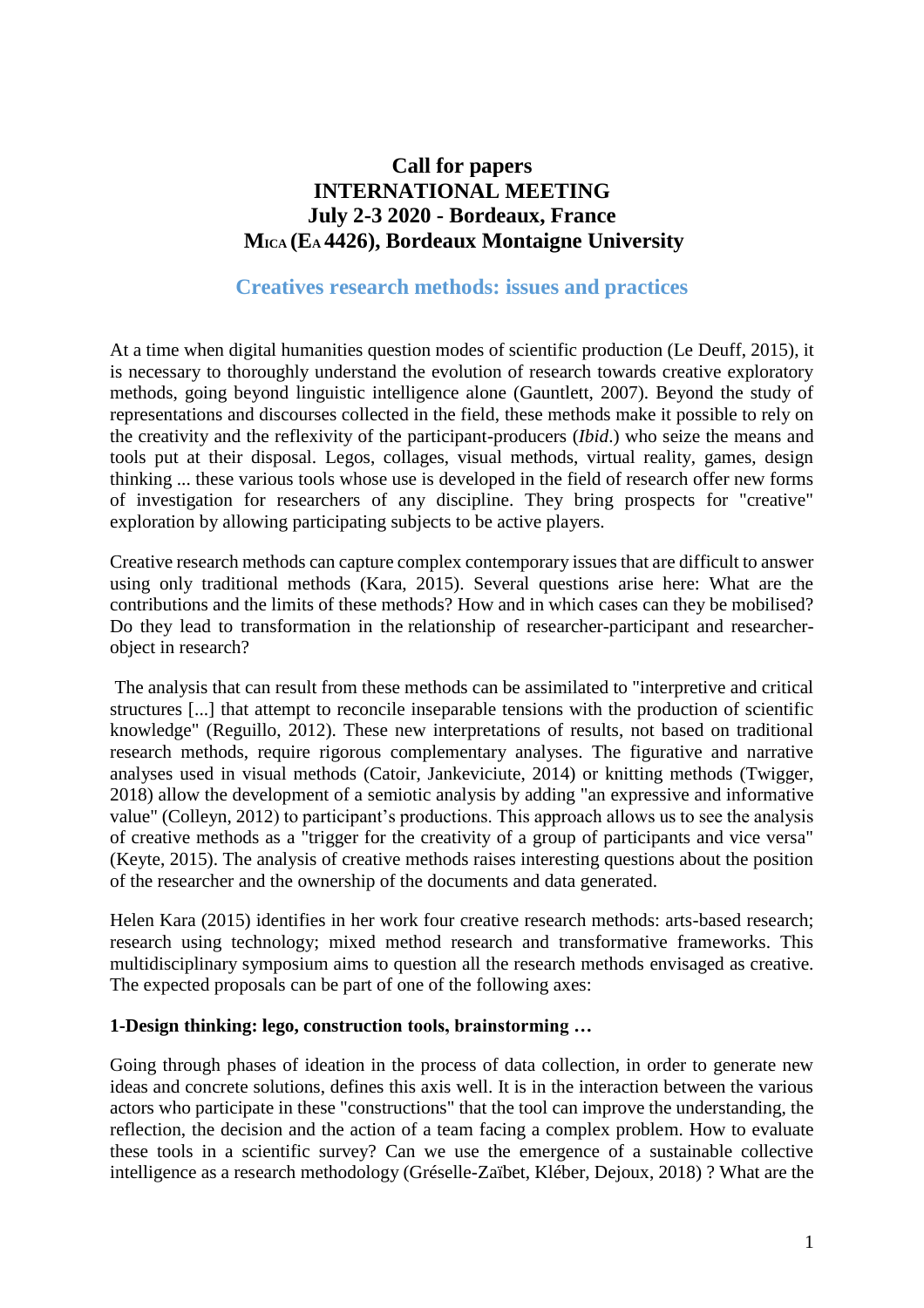non-dogmatic methodological approaches based on these uses? How do these methodologies adapt to the constraints of the field?

# **2-Visual methods**

Videos, photographs, drawings can be used as investigation tools (video, photo and drawing elicitation). Visual methods refer to image-based research approaches (Prosser, Loxley, 2008). The co-construction of the research object is done here in a triadic researcher-image-participant interaction (Pink, 2009). Work expected in this area may use the image as an investigative tool or as a means of reporting results. We will also be interested, within the framework of this axis to the use of the "sensory methods" (*Ibid*.). What about research using audio-visual methods?

#### **3-Gamification and play (serious games, escape games, role-playing games, board games, educational games ...)**

Play, as an inherent principle of how people function, is conducive to open non-discrimination and a new state of participation in research (Gauntlett, 2007). Exploring the potential of play is attracting more and more the world of education (Nicholson, 2018, Alvarez, 2016) but also that of research, as evidenced by the work of MIT GAME LAB (Jakobsson, 2012, Tan, 2003). The goal is to develop innovative games to conduct field studies, to develop new research concepts, to explore, to educate and to engage the public.

Participatory modelling of actors in the field and the use of games as a research tool will be at the heart of this axis.

## **4-Digital Technologies and Virtual Reality**

Immersive and creative methods reinventing the participation of subjects in field studies are now developing with digital technologies. In this context, several researchers use virtual reality as a research tool (Bailey, Bailenson, 2017 ; Fauville, 2017 ; Queiroz, 2019). This process makes it possible to understand the implications of the interactions between the participants and to study the reflexivity mobilised to seize the research object.

The use of virtual reality is growing in several areas such as health (Therapy by exposure to virtual reality: TERV) and detection as evidenced by the work of the neuroscience laboratory Paris-Seine that uses this method to diagnose Alzheimer's disease. In the field of education, pedagogical scenarios based on virtual reality are developing with the emergence of EVAH (Environments of Virtual Reality for Human Learning). What place is there for virtual reality in research? Can we speak of "virtual methods" in the same way as "visual methods"? How are the results treated?

For these 4 axes, communication proposals may be based on empirical research, epistemological or methodological reflections supported by field examples.

## **Submission guidelines:**

Communication proposals of up to 5,000 characters (including spaces) will contain a title (and possibly a subtitle), the selected axes, three key words, a summary, five to eight bibliographic references (in APA standards). They will be made anonymous. On a separate document attached, the titles, axes and keywords will be completed with a presentation of the author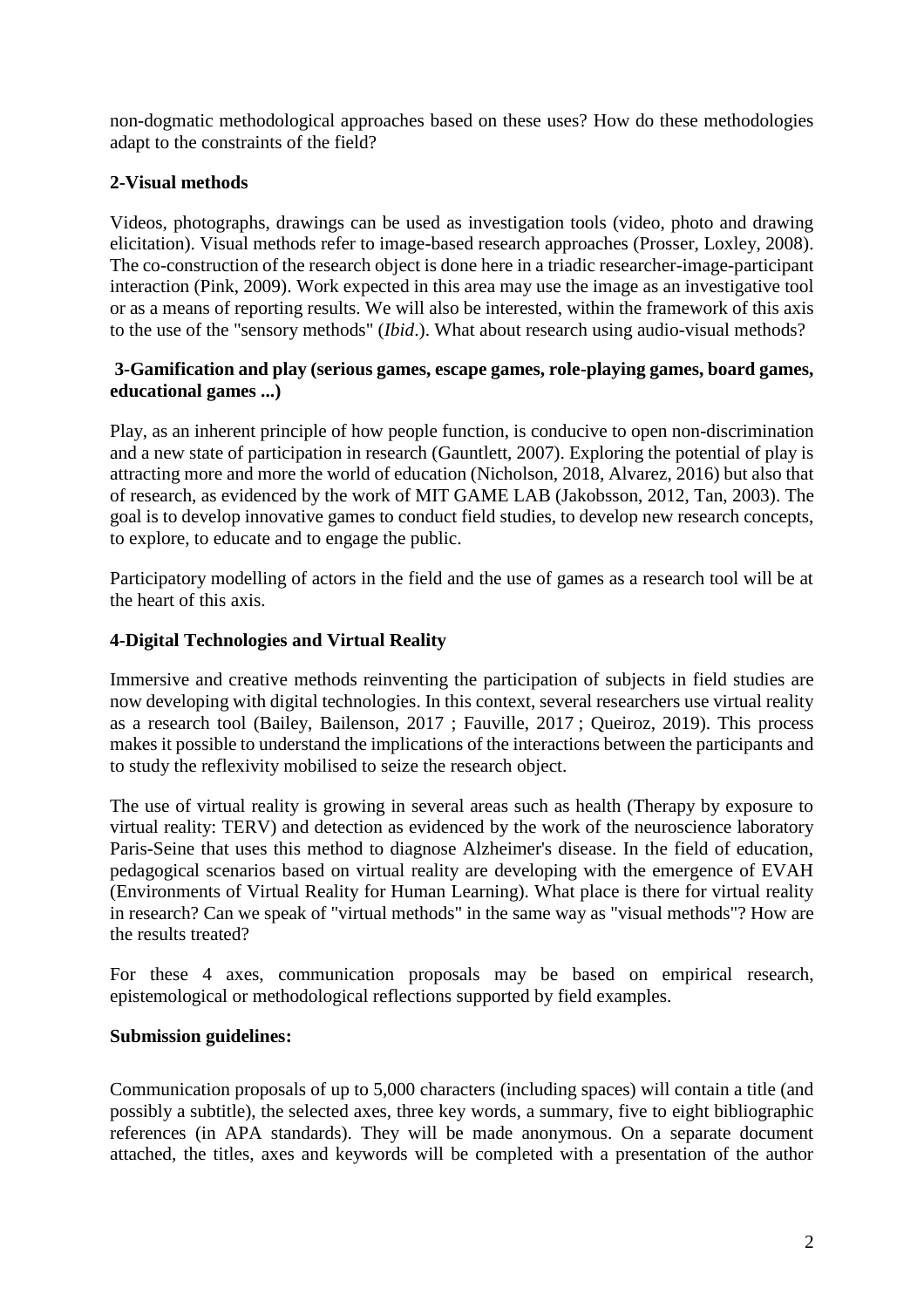(name, middle name, institution, laboratory, email). The proposals are to be sent in Word (.docx) format to scientific managers:

Nayra Vacaflor- Université Bordeaux Montaigne : nayra.vacaflor@u-bordeaux-montaigne.fr

Fairouz Boudokhane Lima- Université Franche-Comté : fairouz.lima@univ-fcomte.fr

The proposal's selection will be double-blinded by members of the Scientific Committee. They will be able to send a proposal which will be evaluated, in double blind also.

## **Selection criteria:**

- Relevance to the theme of the conference
- Scientific contribution and originality of the paper
- Theoretical framework and importance of the bibliography mobilized
- Quality of writing

A digital publication of the acts is envisaged initially, by the scientific committee.

#### *Key dates :*

Call for papers: December 2019 Abstracts submission: March 15,2020 Author notification: April 30, 2020 Confirmation by authors about final text and registration for the meeting: May 20, 2020 Final Version: June 20, 2020 Meeting: July 2 – 3, 2020 MSHA 10 Espl. des Antilles, 33607 Pessac - France

#### **Scientific committee:**

Scientific managers : Nayra Vacaflor- Université Bordeaux Montaigne et Fairouz Boudokhane Lima- Université Franche-Comté.

Valérie Carayol, Université Bordeaux Montaigne- France Anne Cordier, Université de Rouen - France Laurence Corroy, Université Sorbonne Nouvelle – France Mahdi Amri, Institut Supérieur de l'Information & de la Communication (ISIC) - Maroc. Dorsaf Omrane, Université Toulouse 3- France Marie-Julie Catoir-Brisson, Université de Nîmes-France Anna Carolina Muller Queiroz, Stanford University- USA Geraldine Fauville, Stanford University- USA (under researf) Sarah Domoff, Central Michigan University-USA Marcelo Guardia Crespo, Universidad Catolica Boliviana – Bolivie Sandra Velasquez, Universidad Nacional de Colombia – Colombie Julian Alvarez, Immersive Factory

#### **Steering committee:**

Nayra Vacaflor- Université Bordeaux Montaigne et Fairouz Boudokhane Lima- Université Franche-Comté.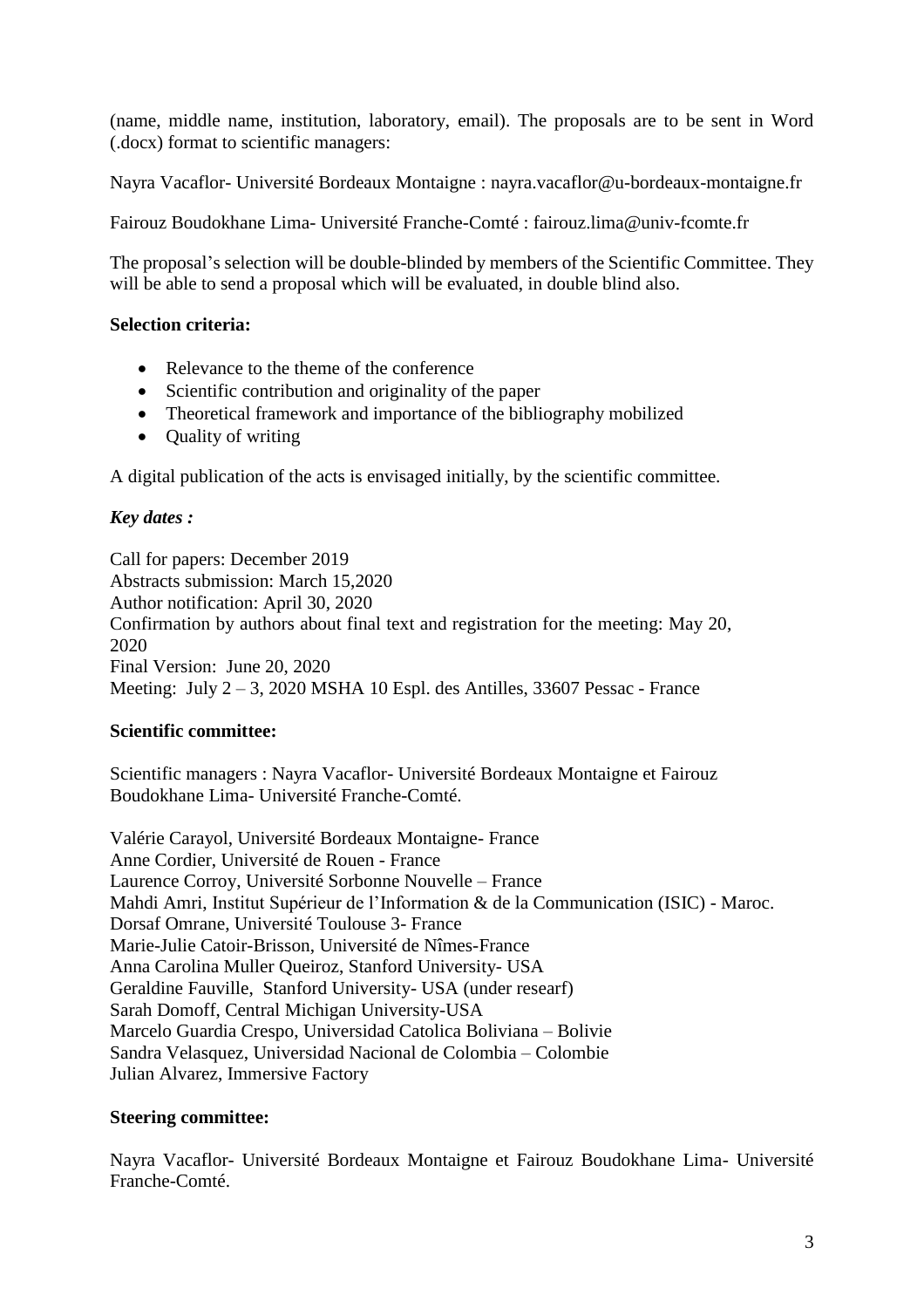1A Students IUT Bordeaux Montaigne Administrator: Laurence Canto

## **Bibliography**

Alvarez, J., Djaouti,D., Louchart S. (2016). A Pedagogical experiences involving game design Students in producing nonviolence serious games. *ECGBL, 10th European Conference on Games Based Learning*, 6 - 7 October, Paisley, Scotland.

Bailey, J.O., Bailenson, J.N. (2017). Immersive virtual reality and the developing child. In P. Brooks and F. Blumberg (Eds.), *Cognitive Development in Digital Contexts* (pp. 181-200). San Diego, CA: Elsevier.

Brougere, G. (1997). Jeu et objectifs pédagogiques : une approche comparative de l'éducation préscolaire. *Revue française de pédagogie*, 119, 47-56.

Catoir-Brisson, M-J, Jankeviciute, L. (2014). Entretien et méthodes visuelles : une démarche de recherche créative en sciences de l'information et de la communication. *Sciences de la société*, 92, 111-127.

Colleyn **J-P** (2012). Champ et hors champ de l'anthropologie visuelle. *L'Homme*, 203-204, 457-480.

Fauville, G. (2017). *Digital technologies as support for learning about marine environment : steps toward ocean literacy*. (Doctoral thesis). University of Gothenburg, Sweden.

Gauntlett, D. (2007). *Creative explorations: news approaches to identities and audiences.*  Routlege : England.

Gréselle-Zaïbet, O., Kléber, A. & Dejoux, C. (2018). Le *hackathon* en mode *Design Thinking* ou quelles modalités pour former à des compétences méthodologiques et comportementales ? *Management & Avenir,* 104(6), 149-171.

Jakobsson, M., Mäyrä, F., Holopainen, J. (2012). Research Methodology in Gaming: An Overview*. Simulation & Gaming,* 43(3), 295-299.

Kara, H. (2015). *Creative research methods in the social sciences: A practical guide*. Bristol : Policy Press.

Keyte, J. (2015). Objects in Purgatory brooch exchange: storytelling artefacts as agents for audience engagements. *Studies in Material Thinking*, 13, 1-16.

Le Deuff, O. (dir.). (2014). *Le temps des humanités digitales. La mutation des sciences humaines et sociales*, Limoges, France : FYP éditions.

Marion, N. (2010). *Modélisation de scénarios pédagogiques pour les environnements de réalité virtuelle d'apprentissage humain* (Thèse doctorale). Université de Bretagne occidentale.

Nicholson, S. (2018). Creating engaging escape rooms for the classroom. *Childhood Education* 94(1). 44-49. Available online at http://scottnicholson.com/pubs/escapegamesclassroom.pdf

Pink, S. (2009). *Doing Visual ethnography*: *images, media, and representation in research*. London: Sage.

Prosser, J., Loxley, A. (2008), Introducing Visual Methods. Discussion Paper. NCRM[.](http://eprints.ncrm.ac.uk/420/1/MethodsReviewPaperNCRM-010.pdf) <http://eprints.ncrm.ac.uk/420/1/MethodsReviewPaperNCRM-010.pdf>

Prosser, J. (éds) (1998). *Image-Based Research: A Sourcebook for Qualitative Researchers*. London: Routledge.

Queiroz A.C.M., Nascimento A.M., Tori R., da Silva Leme M.I. (2019). Immersive Virtual Environments and Learning Assessments. In Beck D. *et al*. (Eds.) *Immersive Learning Research Network*. iLRN 2019. Communications in Computer and Information Science, vol 1044. Springer, Cham.

Reguillo, R. (2012). De las violencias : caligrafías y gramática del horror. *Desacatos,* 40, 33- 46.